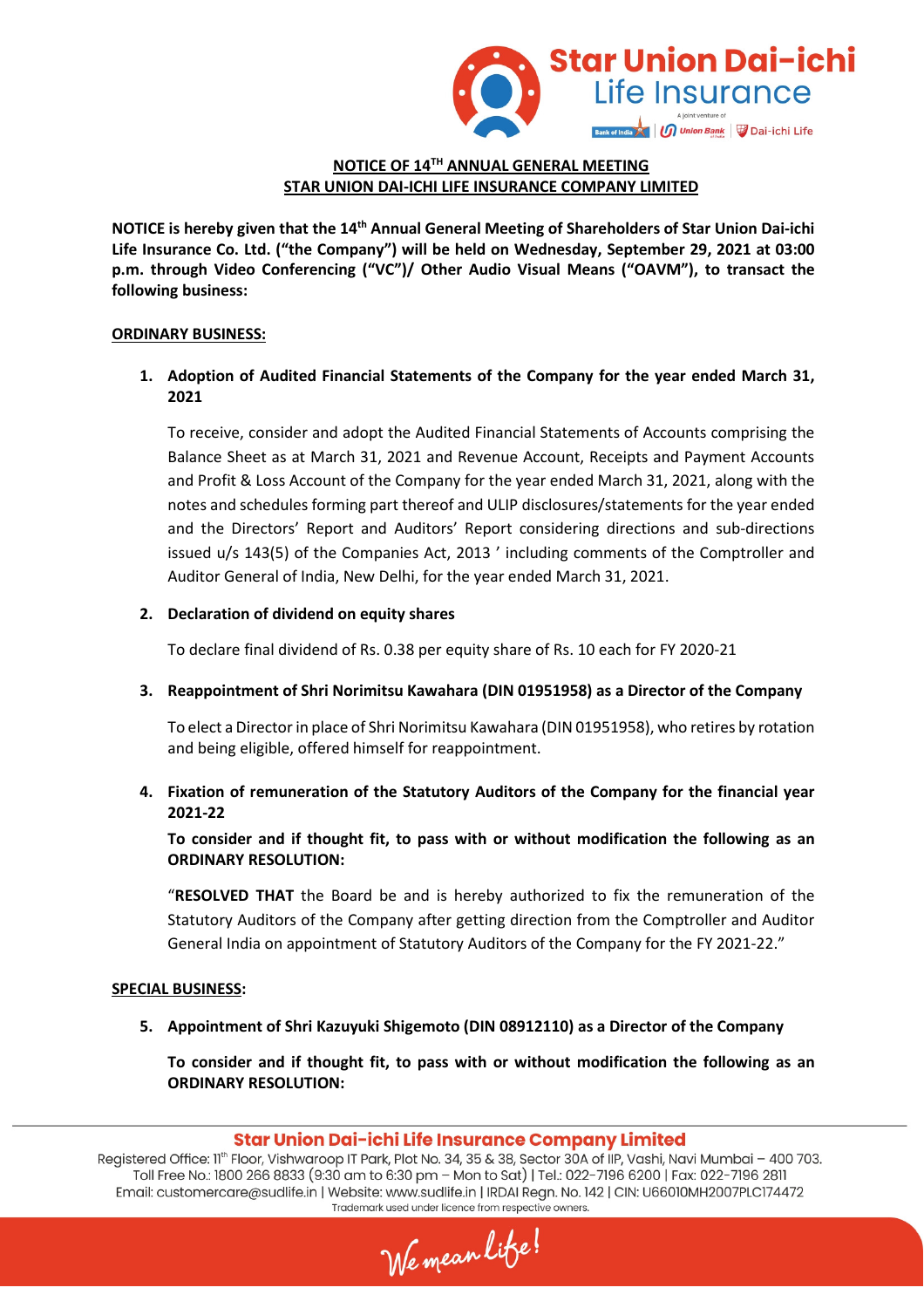

"**RESOLVED THAT** Shri Kazuyuki Shigemoto (DIN 08912110), who was appointed as an Additional Director of the Company on October 27, 2020 under Section 161 of the Companies Act, 2013 and who holds office as such up to the date of this 14<sup>th</sup> Annual General Meeting of the Company and in respect of which a notice under Section 160 of the Companies Act, 2013 read with Companies (Appointment and Qualification of Directors) Rules, 2014 and other applicable provisions of the Companies Act, 2013, if any, has been received from a member to propose Shri Kazuyuki Shigemoto as a candidate for the office of Director of the Company, be and is hereby appointed as a Director of the Company, who shall be liable to retire by rotation."

### **6. Appointment of Shri Girish Kulkarni (DIN: 01683332) as a Director of the Company**

### **To consider and if thought fit, to pass with or without modification the following as an ORDINARY RESOLUTION:**

"**RESOLVED THAT** Shri Girish Kulkarni (DIN: 01683332), who was appointed as an Additional Director of the Company on July 28, 2021 under Section 161 of the Companies Act, 2013 and who holds office as such up to the date of this 14<sup>th</sup> Annual General Meeting of the Company and in respect of which a notice under Section 160 of the Companies Act, 2013 read with Companies (Appointment and Qualification of Directors) Rules, 2014 and other applicable provisions of the Companies Act, 2013, if any, has been received from a member to propose Shri Girish Kulkarni as a candidate for the office of Director of the Company, be and is hereby appointed as a Director of the Company, who shall be liable to retire by rotation."

### **7. Appointment of Shri Nitesh Ranjan (DIN: 08101030) as a Director of the Company**

## **To consider and if thought fit, to pass with or without modification the following as an ORDINARY RESOLUTION:**

"**RESOLVED THAT** Shri Nitesh Ranjan (DIN: 08101030), who was appointed as an Additional Director of the Company on July 28, 2021 under Section 161 of the Companies Act, 2013 and who holds office as such up to the date of this  $14<sup>th</sup>$  Annual General Meeting of the Company and in respect of which a notice under Section 160 of the Companies Act, 2013 read with Companies (Appointment and Qualification of Directors) Rules, 2014 and other applicable provisions of the Companies Act, 2013, if any, has been received from a member to propose Shri Nitesh Ranjan as a candidate for the office of Director of the Company, be and is hereby appointed as a Director of the Company, who shall be liable to retire by rotation."

**8. Appointment of Shri Amitabh Banerjee (DIN: 09237493) as a Director of the Company** 

**To consider and if thought fit, to pass with or without modification the following as an ORDINARY RESOLUTION:** 

### Star Union Dai-ichi Life Insurance Company Limited

We mean lite!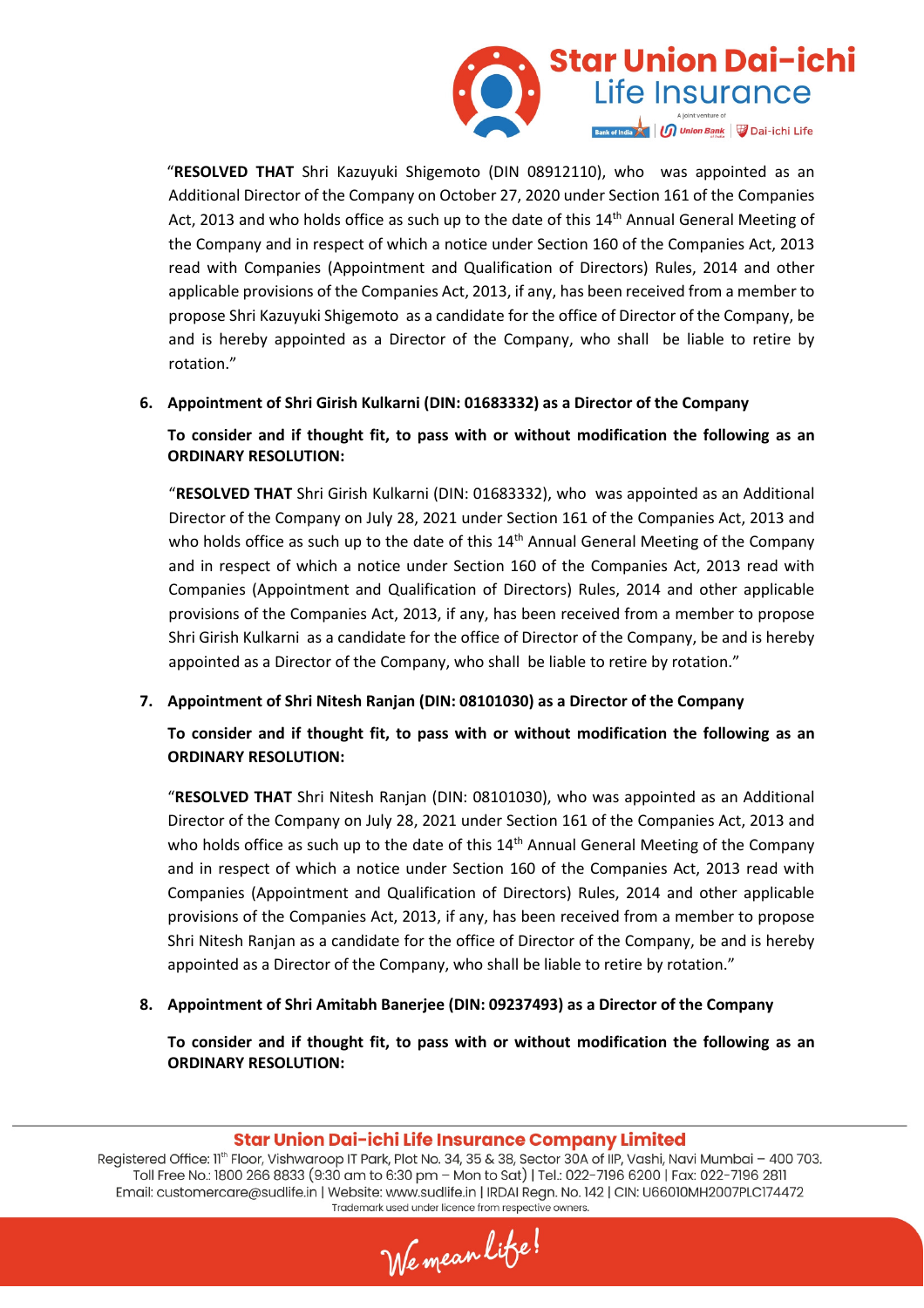

"**RESOLVED THAT** Shri Amitabh Banerjee (DIN:09237493), who was appointed as an Additional Director of the Company on July 28, 2021 under Section 161 of the Companies Act, 2013 and who holds office as such up to the date of this 14<sup>th</sup> Annual General Meeting of the Company and in respect of which a notice under Section 160 of the Companies Act, 2013 read with Companies (Appointment and Qualification of Directors) Rules, 2014 and other applicable provisions of the Companies Act, 2013, if any, has been received from a member to propose Shri Amitabh Banerjee as a candidate for the office of Director of the Company, be and is hereby appointed as a Director of the Company, who shall be liable to retire by rotation."

**9. Contribution from Shareholder's Fund to Policyholders Account to make good the deficit in Policyholders Account** 

**To consider and if thought fit, to pass with or without modification the following as an ORDINARY RESOLUTION:** 

 "**RESOLVED THAT** the contribution from Shareholder's Fund of Rs. 1,02,93,24,998 /- (Rupees One Hundred Two Crores Ninety Three Lakhs Twenty Four Thousand Nine Hundred Ninety Eight only) to the Policyholders' Account to make good the deficit in the Policyholders' Account for the Financial Year 2020-21 be and is hereby approved".

#### **10. Contribution to CSR Activities of the Company from Shareholder's Fund**

**To consider and if thought fit, to pass with or without modification the following as an ORDINARY RESOLUTION:** 

**"RESOLVED THAT** contribution of Rs.1,67,00,000/- (Rupees One Crore Sixty Seven Lakhs only) from Shareholders Fund to SUD Life Foundation for the purpose of carrying out the CSR activities of the Company for FY 2021-22 in line to provisions of the Companies Act, 2013 be and is hereby approved.

> **By order of the Board of Directors For Star Union Dai-ichi Life Insurance Company Ltd.**

**Place: Navi Mumbai Company Secretary Company Secretary** 

**Sd/- Rakesh Kumar Date: September 3, 2021 Membership No. FCS – 7081** 

Registered & Corporate Office: **11th Floor, Vishwaroop I.T. Park Plot No. 34, 35 & 38, Sector 30A of IIP Vashi, Navi Mumbai – 400 703** 

#### Star Union Dai-ichi Life Insurance Company Limited

We mean lite!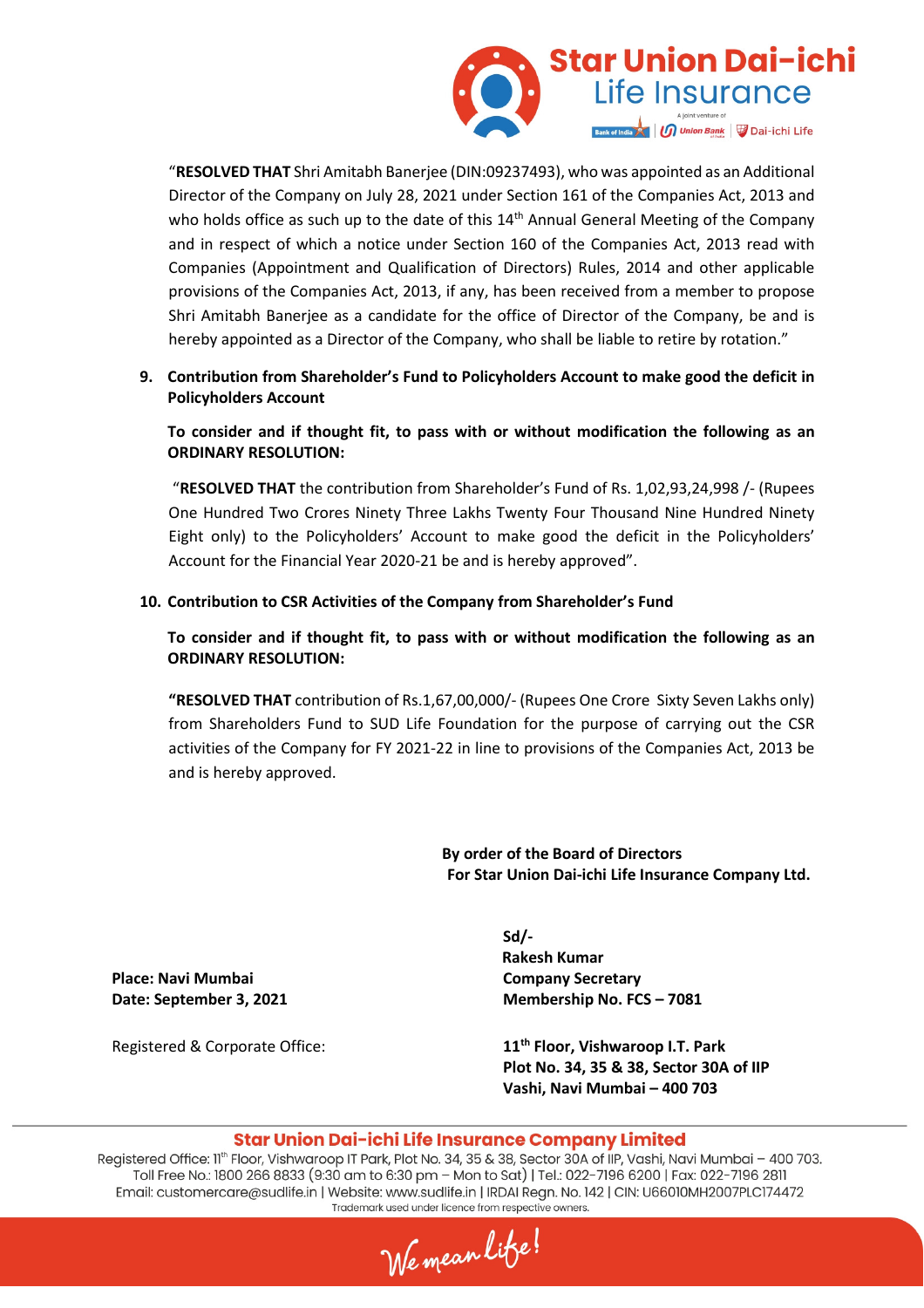

#### **NOTES:**

- 1. In view of the outbreak of the COVID 19 pandemic and its continuation in the current year, the Ministry of Corporate Affairs ("MCA"), Government of India, has vide its General Ciircular No. 14/2020 dated April 8, 2020, General Circular No. 17/2020 dated April 13, 2020, General Circular No. 20/2020 dated May 5, 2020 and General Circular No. 02/2021 dated January 13, 2021 (collectively referred to as "MCA Circulars") have permitted convening the Annual General Meeting ("AGM" / "Meeting") through Video Conferencing ("VC") or Other Audio Visual Means ("OAVM"), without the physical presence of the members at a common venue. In accordance with the MCA Circulars and provisions of the Companies Act, 2013 ('the Act') including any statutory modification or re-enactment thereof for the time being in force, the AGM of the Company is being held through VC / OAVM. The deemed venue for the AGM shall be the Registered Office of the Company.
- 2. As per the provisions of Clause 3.B.IV. of the General Circular No. 20/2020 dated May 5, 2020, the matters of the special business as appearing at Item No. 5 to 10 of the Notice, are considered to be unavoidable by the Board and hence, form part of this Notice.
- 3. Generally, a member entitled to attend and vote at the meeting is entitled to appoint a proxy to attend and vote on a poll instead of himself/herself and the proxy need not be a member of the Company. Since this AGM is being held through VC / OAVM pursuant to the MCA Circulars, physical attendance of members has been dispensed with. Accordingly, the facility for appointment of proxies by the members will not be available for the AGM and hence the Proxy Form and Attendance Slip are not annexed hereto.
- 4. The relative explanatory statement pursuant to Section 102(1) of the Companies Act, 2013 in respect of business set out under item no.5 to 10 of the Notice are annexed hereto and forms part of this notice. Details of Directors retiring by rotation/ seeking appointment/reappointment at the Meeting are provided in "Annexure" to the Notice.
- 5. In terms of the MCA Circulars, the Company is sending the Notice of the AGM along with Directors Report, Financial Statements and other relevant documents for FY 2020-21 in electronic form to the members at their registered email address. The Notice convening the AGM have been uploaded on the website of the Company at www.sudlife.in.
- 6. A person, whose name is recorded in the register of members or in the register of beneficial owners maintained by National Securities Depository Limited (NSDL) and Central Depository Services (India) Limited (CDSL) (both collectively referred to as a "Depositories") as on the cutoff date, i.e., September 3, 2021 only shall be entitled to avail the facility for participation at the AGM. A person who is not a member as on the cutoff date, should treat the Notice for information purpose only.
- 7. Since the AGM will be held through VC/ OAVM, the route map of the venue of the Meeting is not annexed hereto.

#### Star Union Dai-ichi Life Insurance Company Limited

We mean lite!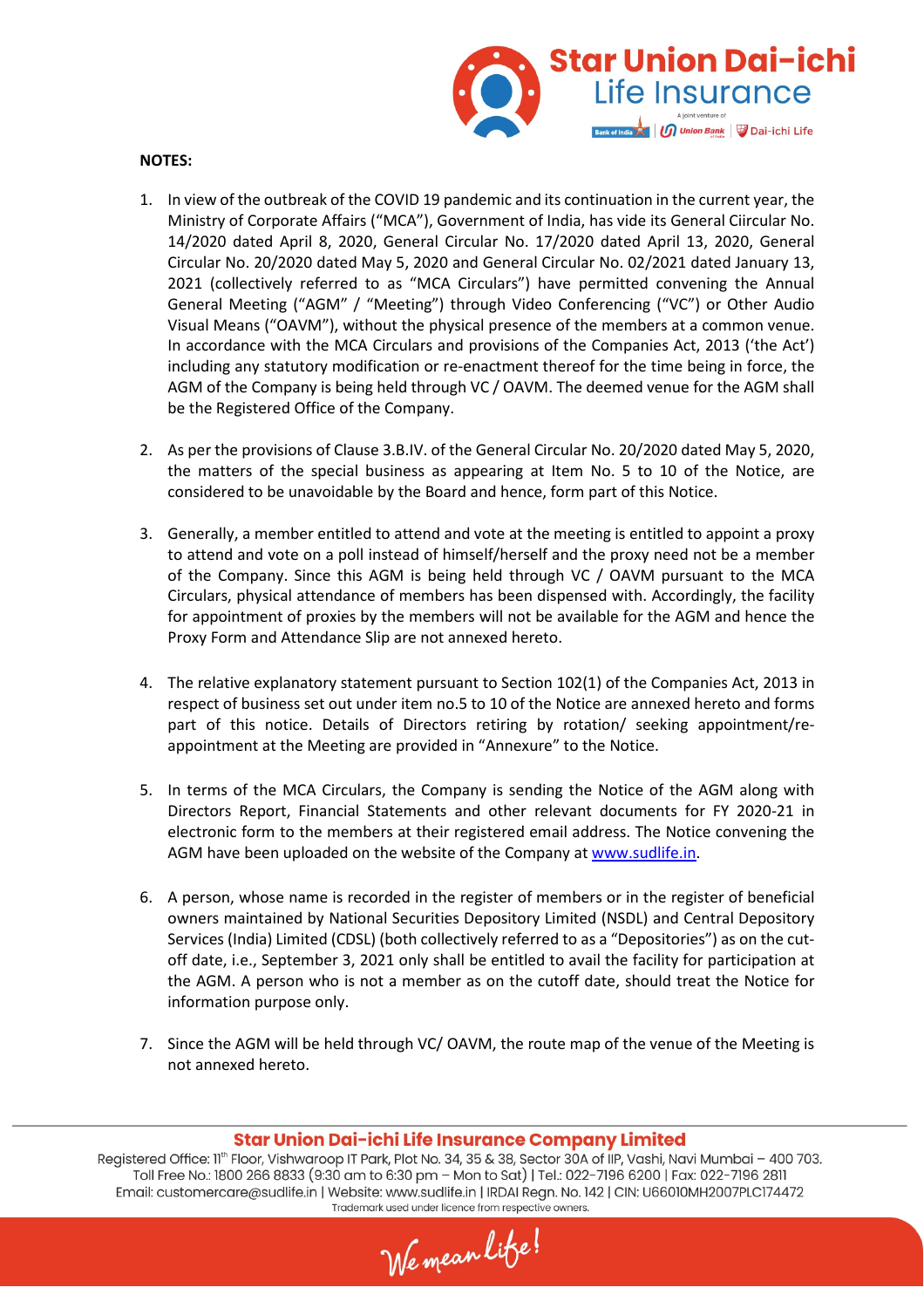

- 8. Since the AGM will be held through VC/OAVM, all documents referred to in the Notice and the Explanatory Statement, and requiring Shareholders' approval, and such statutory records and registers, as are required to be maintained under the Companies Act, 2013, will not be available for inspection in physical form. However, members can request the same by writing to the contact person through email given in contact detail.
- 9. Procedure for joining the AGM through VC / OAVM:
	- Members will be able to attend the AGM through VC / OAVM using Webex mode.
	- Each members/directors/auditors will get an email invitation of Meeting containing date and time of Meeting at their registered email id 3 days prior to the date of Meeting.
	- Such email will also contain a link to join meeting.
	- By clicking on the link they will be redirected to Webex portal.
	- The facility for joining the AGM through VC/OAVM will open 15 minutes before the scheduled time for commencement of the AGM.

10. Procedure for voting at the AGM:

- The Company Secretary shall read the resolution sequentially and display the same through visual means
- The Company Secretary shall ask the each member for their vote.
- Member/Corporate representative need to speak their his/her name and give consent/dissent for the respective resolution
- On receipt of consent/dissent for every resolution, the Chairman with the help of Company Secretary will confirm result of voting.
- 11. If the dividend, as recommended by the Board of Directors, is approved at the AGM, payment of such dividend shall be made to
	- (a) all Beneficiary Owners in respect of shares held in electronic form as per the data as may be made available by Depositories as of the close of the business hours of Friday, September 17, 2021;
	- (b) all the Members in respect of shares held in physical form on or before the close of business hours on Friday, September 17, 2021.
- 12. For any clarification with regard to agenda and financials, members / Directors / Auditor(s) can approach to following official in advance:

**Mr. Rakesh Kumar** 

**Company Secretary** 

**Email : rakesh.kumar@sudlife.in** 

#### Star Union Dai-ichi Life Insurance Company Limited

We mean lite!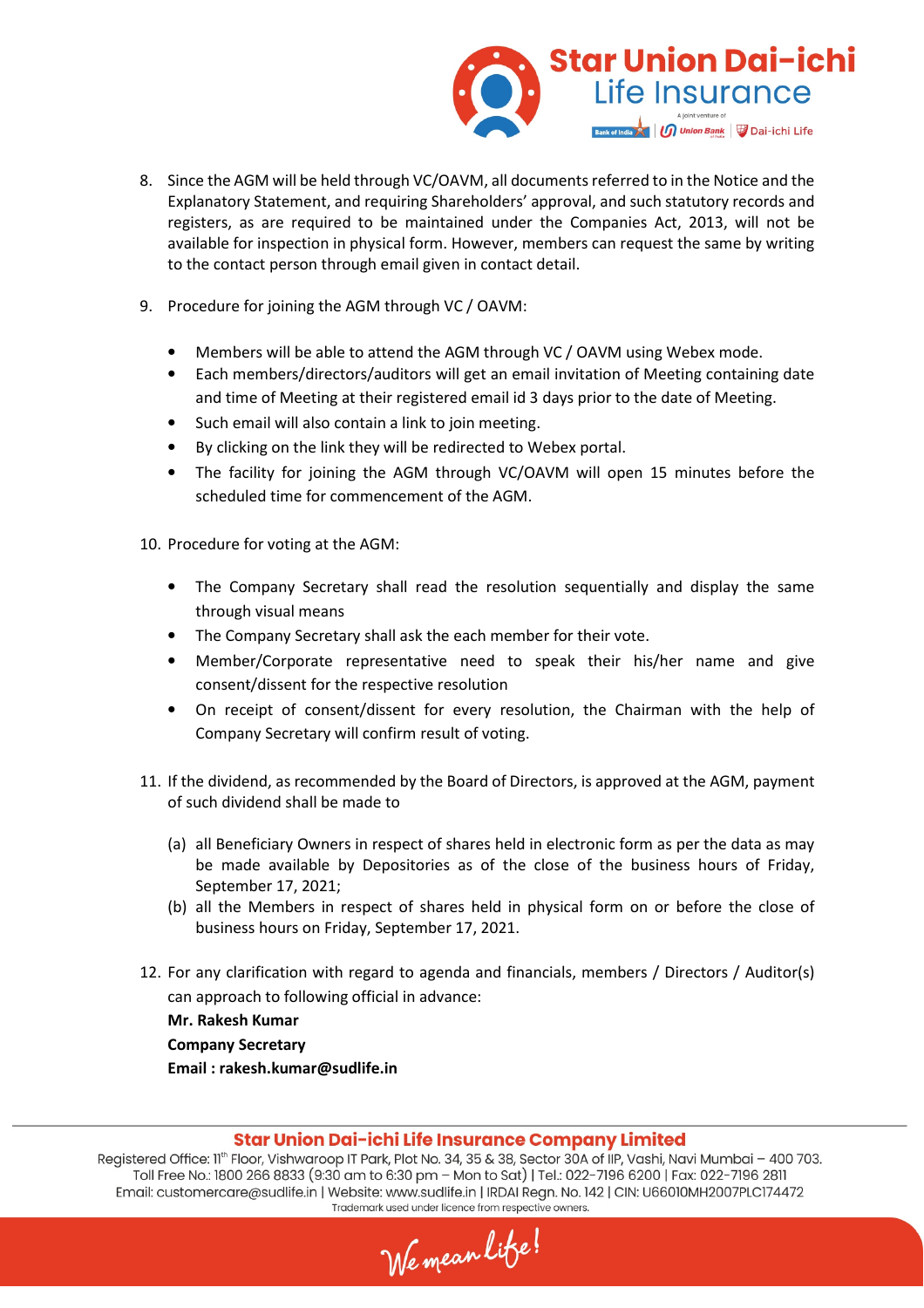

13. For any correspondence, clarification or technical assistance, the Members / Directors / Auditor(s) can approach to the following official:

**Ms. Suruchi Periwal Senior Associate, Company Secretary Department Contact No.: 9644563933 Email id: suruchi.periwal@sudlife.in**

- 14. THE COMPANY'S REGISTRAR & TRANSFER AGENTS FOR ITS SHARE REGISTRY (BOTH, PHYSICAL AS WELL AS ELECTRONIC) IS KFIN TECHNOLOGIES PVT. LTD. SELENIUM BUILDING, TOWER-B, PLOT NO 31 & 32, FINANCIAL DISTRICT,NANAKRAMGUDA, SERILINGAMPALLY, HYDERABAD, RANGAREDDI, TELANGANA, INDIA - 500 032, TOLL FREE NO: 1800 4195 111, UNIT: STAR UNION DAI-ICHI LIFE INSURANCE COMPANY LIMITED.
- 15. Corporate shareholders are requested to email a certified true copy of Board Resolution authorizing their representatives to attend and vote at the Meeting before 48 hours from the beginning of the Meeting.

#### Star Union Dai-ichi Life Insurance Company Limited

We mean lite!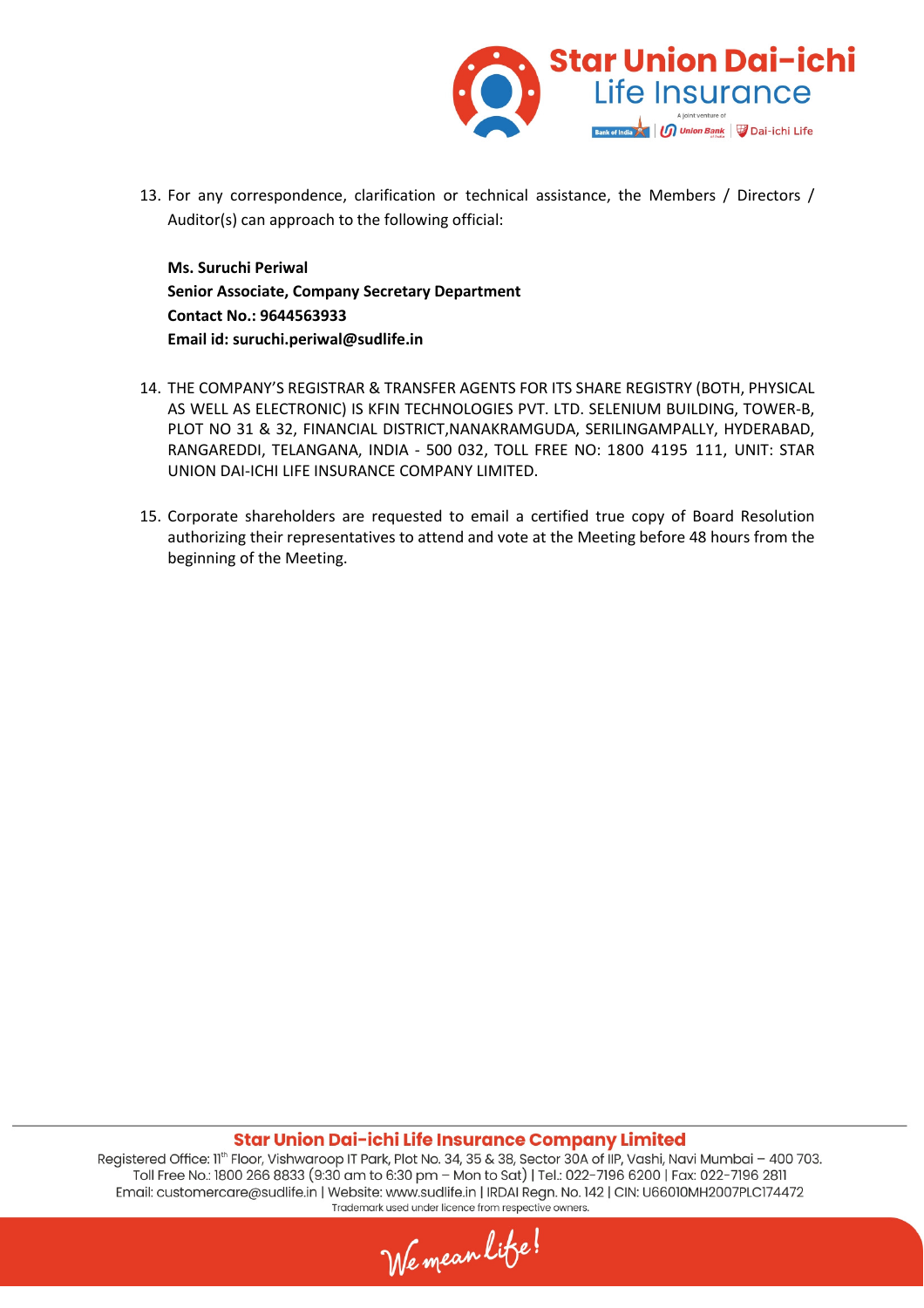

# **EXPLANATORY STATEMENT PURSUANT TO PROVISIONS OF SECTION 102 (1) OF THE COMPANIES ACT, 2013 IN RESPECT OF THE SPECIAL BUSINESS MENTIONED IN NOTICE OF THE FOURTEENTH ANNUAL GENERAL MEETING OF THE COMPANY**

The following statements set out all material facts relating to the Special Business mentioned in the accompanying notice:

### **Item No. 5**

### **Appointment of Shri Kazuyuki Shigemoto (DIN 08912110) as a Director of the Company**

The Board of Directors appointed Shri Kazuyuki Shigemoto in the 85<sup>th</sup> Board Meeting held on October 27, 2020 as an Additional Director of the Company under the category of Non-Executive Director (nominated by promoter). As per Section 161 of the Companies Act, 2013, Shri Kazuyuki Shigemoto can hold the office of Directorship till the conclusion of 14th Annual General Meeting of the Company.

Under Section 160 of the Companies Act, 2013, the Company has received a notice in writing from a member proposing the candidature of Shri Kazuyuki Shigemoto as a Director of the Company. A brief profile of Shri Kazuyuki Shigemoto is enclosed.

As initial appointment of Shri Kazuyuki Shigemoto was based on recommendation on Nomination & Remuneration Committee, a deposit of Rs.1,00,000 has not been collected from member.

The Board, accordingly, recommends an ordinary resolution as set out in item no. 5 of the notice for your approval.

None of the Directors, Key Managerial Personnel and their relatives except Shri Kazuyuki Shigemoto and other nominee Director/s and KMPs who are on deputation of Dai-ichi Life International Holdings LLC. are in any way, concerned or interested in the said resolution.

#### **Item No. 6**

#### **Appointment of Shri Girish Kulkarni (DIN: 01683332) as a Director of the Company**

Shri Girish Kulkarni had served the Company as a Managing Director & CEO since 2012 and he completed his third term of total 9 years on May 14, 2021. Post completion of his term with SUD Life, Shri Girish Kulkarni has been appointed as a Chairman of DLI Asia Pacific PTE Ltd. Dai-ichi Life has nominated Shri Girish Kulkarni as director of SUD Life.

Shri Girish Kulkarni has been appointed as an Additional Director of the Company in the 88<sup>th</sup> Board Meeting held on July 28, 2021 under a category of Non-Executive Director (nominated by promoter). As per Section 161 of the Companies Act, 2013, Shri Girish Kulkarni can hold the office of Directorship till the conclusion of 14<sup>th</sup> Annual General Meeting of the Company.

Under Section 160 of the Companies Act, 2013, the Company has received a notice in writing from a member proposing the candidature of Shri Girish Kulkarni as a Director of the Company. A brief profile of Shri Girish Kulkarni is enclosed.

### Star Union Dai-ichi Life Insurance Company Limited

We mean lite!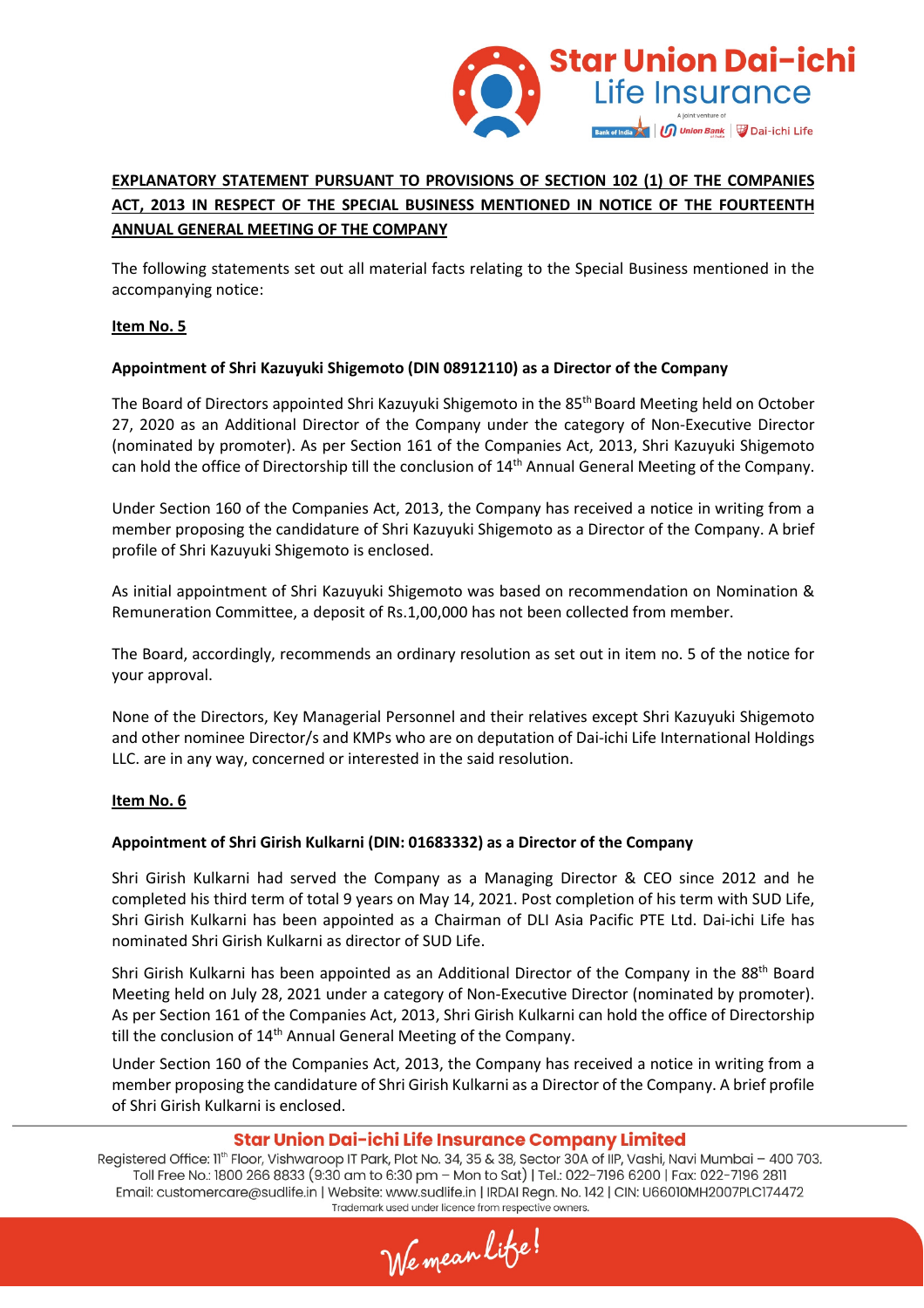

As initial appointment of Shri Girish Kulkarni was based on recommendation on Nomination & Remuneration Committee, a deposit of Rs.1,00,000 has not been collected from member.

The Board, accordingly, recommends an ordinary resolution as set out in item no. 6 of the notice for your approval.

None of the Directors, Key Managerial Personnel and their relatives except Shri Girish Kulkarni and other nominee Director/s and KMPs who are on deputation of Dai-ichi Life International Holdings LLC are in any way, concerned or interested in the said resolution.

#### **Item No. 7**

#### **Appointment of Shri Nitesh Ranjan (DIN: 08101030) as a Director of the Company**

The Board of Directors appointed Shri Nitesh Ranjan in the 88<sup>th</sup> Board Meeting held on July 28, 2021 as an Additional Director of the Company under the category of Non-Executive Director(nominated by promoter). As per Section 161 of the Companies Act, 2013, Shri Nitesh Ranjan can hold the office of Directorship till the conclusion of 14<sup>th</sup> Annual General Meeting of the Company.

Under Section 160 of the Companies Act, 2013, the Company has received a notice in writing from a member proposing the candidature of Shri Nitesh Ranjan as a Director of the Company. A brief profile of Shri Nitesh Ranjan is enclosed.

As initial appointment of Shri Nitesh Ranjan was based on recommendation on Nomination & Remuneration Committee, a deposit of Rs.1,00,000 has not been collected from member.

The Board, accordingly, recommends an ordinary resolution as set out in item no. 7 of the notice for your approval.

None of the Directors, Key Managerial Personnel and their relatives except Shri Nitesh Ranjan and other nominee Director/s of Union Bank of India are in any way, concerned or interested in the said resolution.

#### **Item No. 8**

#### **Appointment of Shri Amitabh Banerjee (DIN: 09237493) as a Director of the Company**

The Board of Directors appointed Shri Amitabh Banerjee in the 88<sup>th</sup> Board Meeting held on July 28, 2021 as an Additional Director of the Company under a category of Non-Executive Director(nominated by promoter). As per Section 161 of the Companies Act, 2013, Shri Amitabh Banerjee can hold the office of Directorship till the conclusion of 14<sup>th</sup> Annual General Meeting of the Company.

Under Section 160 of the Companies Act, 2013, the Company has received a notice in writing from a member proposing the candidature of Shri Amitabh Banerjee as a Director of the Company. A brief profile of Shri Amitabh Banerjee is enclosed.

#### Star Union Dai-ichi Life Insurance Company Limited

We mean lite!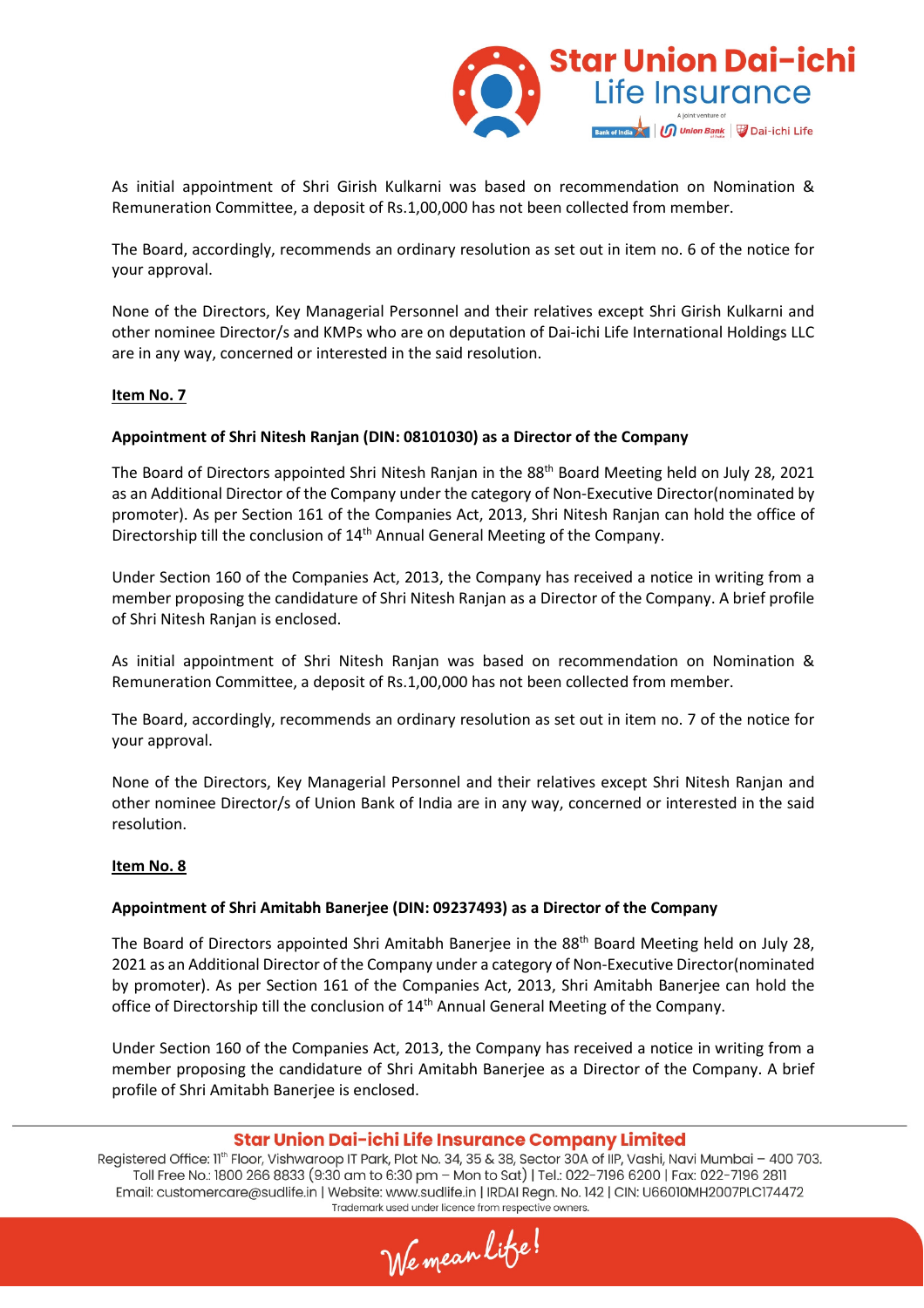

As initial appointment of Shri Amitabh Banerjee was based on recommendation on Nomination & Remuneration Committee, a deposit of Rs.1,00,000 has not been collected from member.

The Board, accordingly, recommends an ordinary resolution as set out in item no. 8 of the notice for your approval.

None of the Directors, Key Managerial Personnel, and their relatives except Shri Amitabh Banerjee and other nominee Director/s of Bank of India are in any way, concerned or interested in the said resolution.

#### **Item No. 9**

### **Contribution from Shareholder's Fund to Policyholders Account to make good the deficit in Policyholders Account**

Profit made by various segments is transferred from Revenue Account (Policyholder' Account) to Profit & Loss Account (Shareholders' Account). Similarly, the Company has to make good the deficit in the Policyholders' Account (Revenue A/c) by debiting the Shareholders' account (Profit & Loss Account).

Segment profit and loss details are as follows:

|                            | (Amount in Rs.) |                |                     |
|----------------------------|-----------------|----------------|---------------------|
| <b>Segment</b>             | <b>Profit</b>   | (Loss)         | Net Profit / (Loss) |
| Participating              | 2,67,30,838     |                | 2,67,30,838         |
| Group Life                 |                 | 74,89,05,827   | (74, 89, 05, 827)   |
| <b>Group Annuity</b>       | 43,62,713       |                | 43,62,7<br>13       |
| Non-Par Individual Life    | 1,24,54,96,561  |                | 1,24,54,96,561      |
| Non-Par Individual Annuity |                 | 9,94,25,344    | (9, 94, 25, 344)    |
| Non-Par Individual Pension | 29,45,65,046    |                | 29,45,65,046        |
| Non-Par Individual Health  | 1,28,11,396     |                | 1,28,11,396         |
| Linked Life                |                 | 18,09,93,827   | (18,09,93,827)      |
| <b>Linked Pension</b>      | 87,16,610       |                | 87,16,610           |
| <b>Linked Group</b>        | 4,96,227        |                | 4,96,227            |
| <b>Total</b>               | 1,59,31,79,391  | 1,02,93,24,998 | 56,38,54,393        |
| Shareholders Income (net)  | 9,06,12,624     |                |                     |
| Net Profit for the year    |                 |                | 65,44,67,017        |

#### Star Union Dai-ichi Life Insurance Company Limited

We mean lite!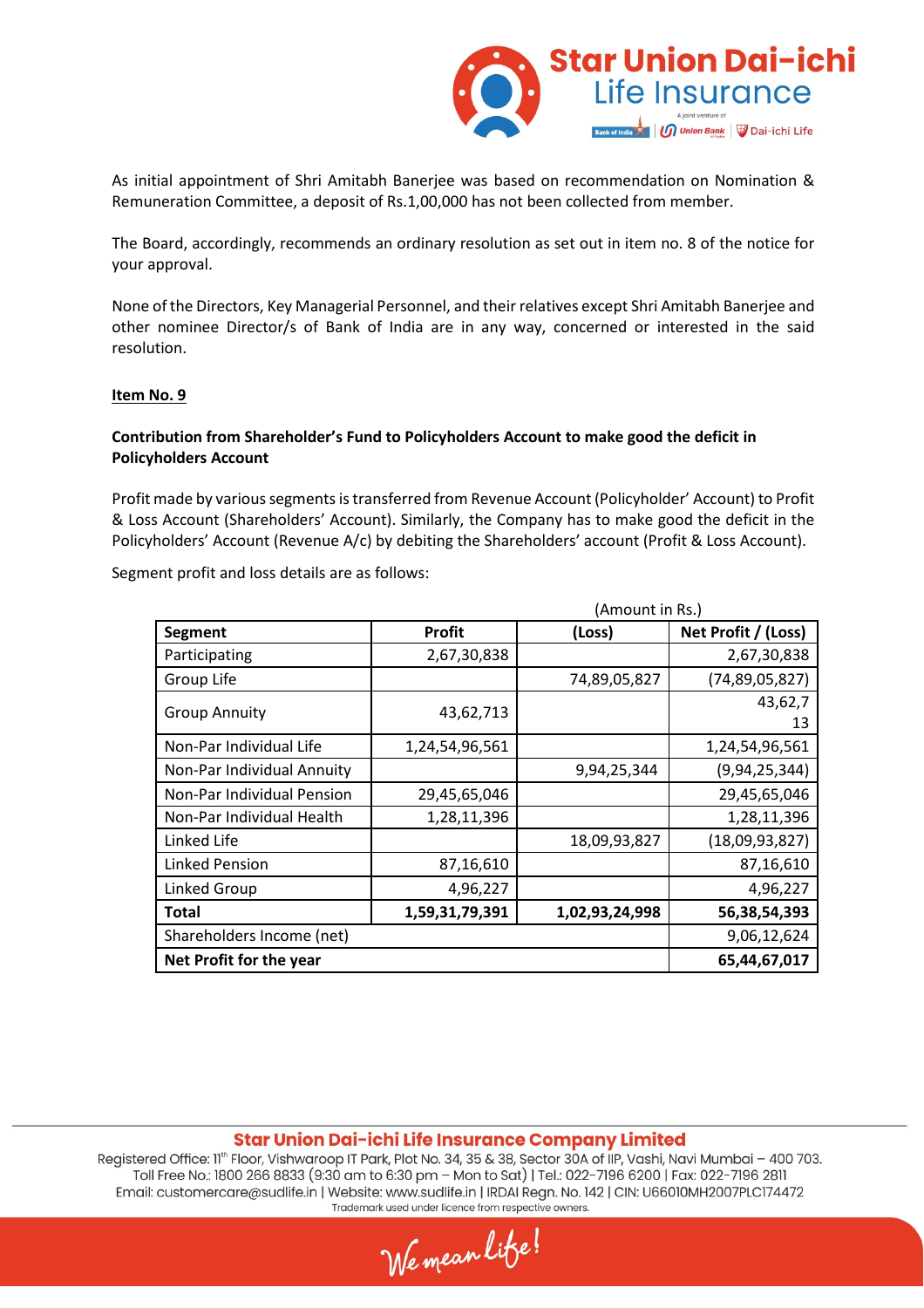

Accounting Treatment for Segment Profit:

Profit made by segment is transferred from Revenue Account (Policyholder' Account) to Profit & Loss Account (Shareholders' Account). Total amount transferred to Shareholders' Account is Rs. 1,59,31,79,391

Accounting Treatment for Segment Loss:

Loss incurred by segment is made good by a debit to the Profit & Loss Account (Shareholders' Account) and a credit to the Revenue Account (Policyholder' Account). Accordingly, the total amount debited to Shareholders' Account is Rs. 1,02,93,24,998 such transfer of funds from Shareholders' Account to Policyholders' Account shall be supported by approval of the shareholders at the Annual General Meeting of the Company. The accounting impact in financial year 2020-21 is as under:

• Shareholders' contribution of Rs. 1,02,93,24,998 to the Policyholders' account for financial year 2020-21 subject to approval of the Shareholders.

The Board in its meeting held on April 30, 2021 has approved the financial statements for FY 2020-21 of the Company.

The Board, accordingly, recommends an ordinary resolution as set out in item no. 9 of the notice for your approval.

None of the Directors, Key Managerial Personnel and their relatives are, in any way, concerned or interested in the said resolution.

#### **Item No. 10**

#### **Contribution to CSR Activities of the Company from Shareholder's Fund**

The Board in its meeting held on July 28, 2021 has approved a corpus of Rs. 1,67,00,000/- (Rupees One Crore Sixty Seven Lakhs only) for Corporate Social Responsibility (CSR) activities of the Company for the FY 2021-22 through SUD Life Foundation, a registered trust promoted by SUD Life.

As per IRDAI guideline, CSR contribution should be made from Shareholders' fund. Accordingly, contribution of Rs. 1,67,00,000/- (Rupees One Crore Sixty Seven Lakhs only) as approved by the Board is required to be approved by the shareholders.

The Board, accordingly, recommends an ordinary resolution as set out in item no. 10 of the notice for your approval.

### Star Union Dai-ichi Life Insurance Company Limited

We mean lite!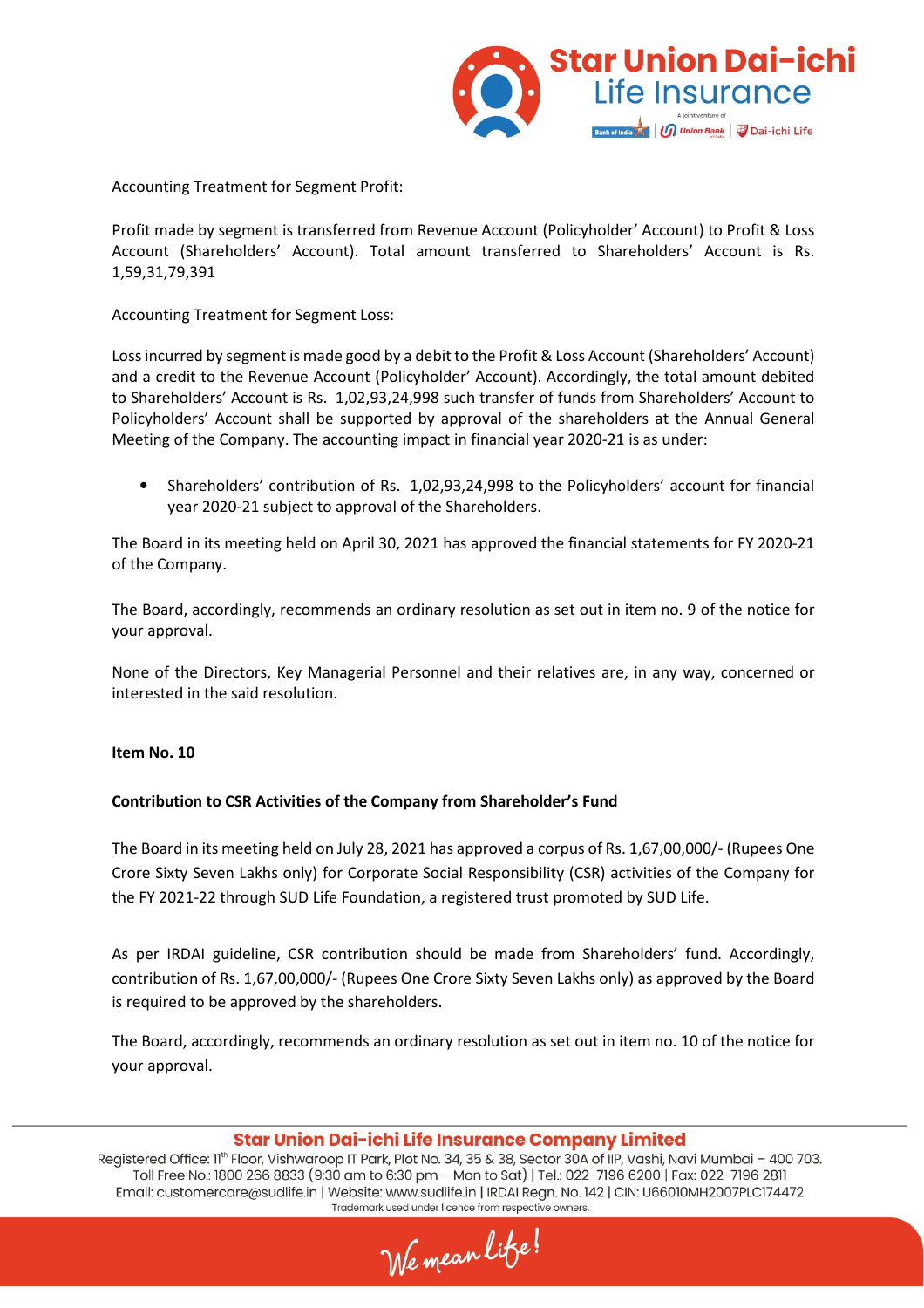

None of the Directors, Key Managerial Personnel except MD & CEO, Dy. CEO & CFO, Company Secretary and Chief Internal Audit as they are also trustees of SUD Life Foundation, are in any way concerned or interested in the said resolution.

> **By order of the Board of Directors For Star Union Dai-ichi Life Insurance Company Ltd.**

Place: Navi Mumbai **Company Secretary** 

**Sd/-**  $S$ **Rakesh Kumar**  Date : September 3, 2021 Membership No. FCS - 7081

**Registered & Corporate Office: 11th Floor, Vishwaroop I.T. Park Plot No. 34, 35 & 38, Sector 30A of IIP Vashi, Navi Mumbai – 400 703** 

Star Union Dai-ichi Life Insurance Company Limited

We mean lite!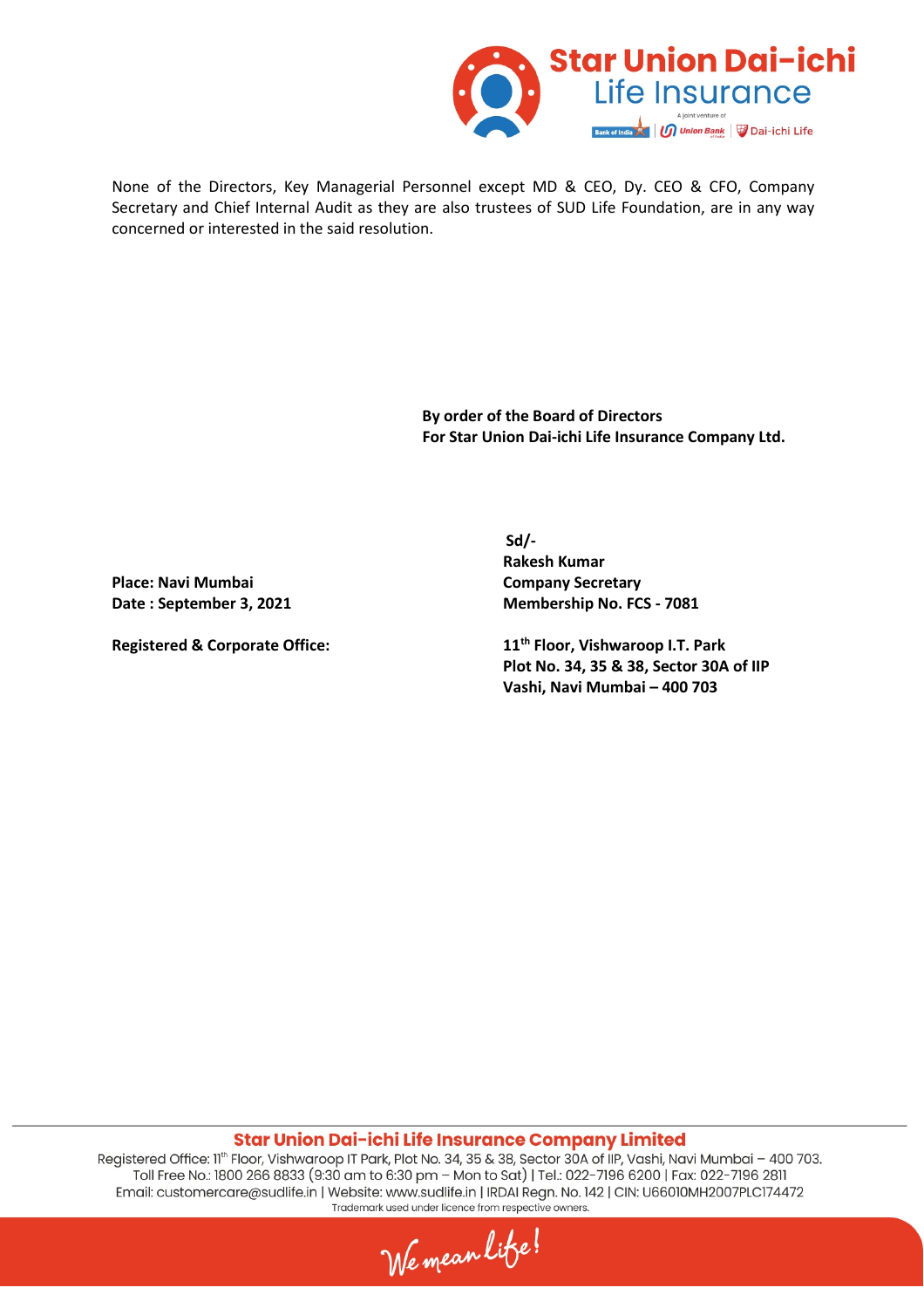| <b>Name of Director</b>                                                                                                                                                                                                                                                 | Shri Kazuyuki Shigemoto                                                                                                                                                                                                                                                                                                                                                                      | Shri Girish Kulkarni                                                                                                                                                                                                                                                                                                                                                                                                                                                                                                                                                                                                                                                                                                               | Shri Nitesh Ranjan                                                                                                                                                                                                                                                                                                                                                                                                                                                                                                                                                                                                                                                                                                                                                    |
|-------------------------------------------------------------------------------------------------------------------------------------------------------------------------------------------------------------------------------------------------------------------------|----------------------------------------------------------------------------------------------------------------------------------------------------------------------------------------------------------------------------------------------------------------------------------------------------------------------------------------------------------------------------------------------|------------------------------------------------------------------------------------------------------------------------------------------------------------------------------------------------------------------------------------------------------------------------------------------------------------------------------------------------------------------------------------------------------------------------------------------------------------------------------------------------------------------------------------------------------------------------------------------------------------------------------------------------------------------------------------------------------------------------------------|-----------------------------------------------------------------------------------------------------------------------------------------------------------------------------------------------------------------------------------------------------------------------------------------------------------------------------------------------------------------------------------------------------------------------------------------------------------------------------------------------------------------------------------------------------------------------------------------------------------------------------------------------------------------------------------------------------------------------------------------------------------------------|
| DIN No.                                                                                                                                                                                                                                                                 | 08912110                                                                                                                                                                                                                                                                                                                                                                                     | 01683332                                                                                                                                                                                                                                                                                                                                                                                                                                                                                                                                                                                                                                                                                                                           | 08101030                                                                                                                                                                                                                                                                                                                                                                                                                                                                                                                                                                                                                                                                                                                                                              |
| <b>Category of Director</b>                                                                                                                                                                                                                                             | Non-Executive Director                                                                                                                                                                                                                                                                                                                                                                       | Non-Executive Director                                                                                                                                                                                                                                                                                                                                                                                                                                                                                                                                                                                                                                                                                                             | Non-Executive Director                                                                                                                                                                                                                                                                                                                                                                                                                                                                                                                                                                                                                                                                                                                                                |
| Age                                                                                                                                                                                                                                                                     | 53 years                                                                                                                                                                                                                                                                                                                                                                                     | 57 years                                                                                                                                                                                                                                                                                                                                                                                                                                                                                                                                                                                                                                                                                                                           | 44 years                                                                                                                                                                                                                                                                                                                                                                                                                                                                                                                                                                                                                                                                                                                                                              |
| Qualification                                                                                                                                                                                                                                                           | Post Graduate                                                                                                                                                                                                                                                                                                                                                                                | B.Sc., MBA                                                                                                                                                                                                                                                                                                                                                                                                                                                                                                                                                                                                                                                                                                                         | Post Graduate in Economics. Completed Leadership<br>Development Programme of IIM Bangalore                                                                                                                                                                                                                                                                                                                                                                                                                                                                                                                                                                                                                                                                            |
| <b>Experience</b>                                                                                                                                                                                                                                                       | Dai-ichi Life Insurance Co. Ltd.<br>since April 1991 and he has experience in Fixed PTE Ltd.<br>Development,<br><b>Business</b><br>Department                                                                                                                                                                                                                                                | Shri Kazuyuki Shigemoto is Executive Officer, • Shri Girish Kulkarni has served the Company as a •<br>MD & CEO since 2012 and completed his term on<br>May 14, 2021. Post his resignation from SUD Life,<br>. He has been associated with the Dai-ichi Life he was appointed as a Chairman of DLI Asia Pacific<br>Development General Manager of Generali Group in UAE since<br>March 2006.<br>. He has also worked as Head - Distribution in Asia<br>& Middle East and also acted as Executive Director<br>Insurance Company Ltd.<br>. He was also associated with SBI Life Insurance<br>Company Ltd. as Sr. Vice President & Country Head<br>in which he set up SBI Life's PAN-India Distribution<br>footprint from the scratch. | • Shri Nitesh Ranjan is the Executive Director of Union<br>Bank of India since March 10, 2021. He was appointed<br>to this position by the Central Government.<br>• Shri Ranjan has been with the Bank since 2008. He<br>Income Investment Departmnet, Product • Prior to joining SUD Life, he was designated as was Chief General Manager, responsible for steering<br>Bank's vision and goals including strategic agenda of<br>end-to-end digitisation.<br>. Prior to this, he was the head of Treasury operations.<br>and Chief Marketing officer in Future Generali Life He also occupied several important positions in the<br>Bank, namely, Chief Investor Relations Officer, Head of<br>Balance-Sheet Management Group, Chief Economist,<br>and Regional Head. |
| Date of first appointment<br>on the Board                                                                                                                                                                                                                               | October 27, 2020                                                                                                                                                                                                                                                                                                                                                                             | July 28, 2021                                                                                                                                                                                                                                                                                                                                                                                                                                                                                                                                                                                                                                                                                                                      | July 28, 2021                                                                                                                                                                                                                                                                                                                                                                                                                                                                                                                                                                                                                                                                                                                                                         |
| <b>Terms and condition for</b><br>appointment/re-<br>appointment along with<br>remuneration                                                                                                                                                                             | ·Liable to retire by rotation<br>•Sitting fee for every meeting payable to Dai-<br>ichi Life International Holdings LLC.                                                                                                                                                                                                                                                                     | •Liable to retire by rotation<br>•Sitting fee for every meeting payable to Dai-ichi<br>Life International Holdings LLC.                                                                                                                                                                                                                                                                                                                                                                                                                                                                                                                                                                                                            | •Liable to retire by rotation<br>•Sitting fee for every meeting payable to Union Bank of<br>India                                                                                                                                                                                                                                                                                                                                                                                                                                                                                                                                                                                                                                                                     |
| <b>Details of remuneration</b>                                                                                                                                                                                                                                          | Last Drawn - Nil<br>Sought to be paid - Nil                                                                                                                                                                                                                                                                                                                                                  | Last Drawn* - Rs.4.91 Crores<br>Sought to be paid - Nil                                                                                                                                                                                                                                                                                                                                                                                                                                                                                                                                                                                                                                                                            | Last Drawn - Nil<br>Sought to be paid - Nil                                                                                                                                                                                                                                                                                                                                                                                                                                                                                                                                                                                                                                                                                                                           |
| Shareholding in the<br>Company                                                                                                                                                                                                                                          | Nil                                                                                                                                                                                                                                                                                                                                                                                          | Nil                                                                                                                                                                                                                                                                                                                                                                                                                                                                                                                                                                                                                                                                                                                                | Nil                                                                                                                                                                                                                                                                                                                                                                                                                                                                                                                                                                                                                                                                                                                                                                   |
| Relationship with other<br>directors/manager/key<br>managerial personnel                                                                                                                                                                                                | Shri Kazuyuki Shigemoto is nominated by Dai-<br>ichi Life International Holdings LLC., which is<br>promoter of the Company. As per Joint Venture<br>Agreement Dai-ichi Life, can nominate 3<br>directors. Except professional relationship with<br>other nominee director of Dai-ichi Life and CFO<br>he has no relationship with any other directors<br>manager / key managerial personnel. | Dai-ichi Life nominated Shri Girish Kulkarni as<br>director of SUD Life. As per Joint Venture<br>Agreement Dai-ichi Life can nominate 3 directors.<br>Except professional relationship with other<br>nominee director of Dai-ichi Life and CFO he has<br>no relationship with any other directors / manager<br>/ key managerial personnel.                                                                                                                                                                                                                                                                                                                                                                                         | Shri Nitesh Ranjan is nominated by Union Bank of India<br>(UBI) which is promoter of the Company. As per Joint<br>Venture Agreement UBI can nominate 2 directors.<br>Except professional relationship with other nominee<br>director of UBI, he has no relationship with any other<br>directors / manager / key managerial personnel.                                                                                                                                                                                                                                                                                                                                                                                                                                 |
| <b>Number of Board Meeting</b><br>attended during the tenure                                                                                                                                                                                                            | FY 2020-21:2/2<br>FY 2021-22: 2/2                                                                                                                                                                                                                                                                                                                                                            | FY 2020-21*: 4/4<br>FY 2021-22#: 2/2                                                                                                                                                                                                                                                                                                                                                                                                                                                                                                                                                                                                                                                                                               | FY 2020-21: NA<br>FY 2021-22:1/1                                                                                                                                                                                                                                                                                                                                                                                                                                                                                                                                                                                                                                                                                                                                      |
| <b>Other Directorships,</b><br>Membership/Chairmanshi<br>p of the Committee of<br>other Board<br>(Following are considered:<br>a. Stakeholder and Audit<br>Committee<br>b.Indian Public Companies and<br>private companies which are<br>subsidiary of Public Companies) | Directorship - Nil<br>Chairmanship - Nil<br>Membership - Nil                                                                                                                                                                                                                                                                                                                                 | Directorship - Nil<br>Chairmanship - Nil<br>Membership - Nil                                                                                                                                                                                                                                                                                                                                                                                                                                                                                                                                                                                                                                                                       | Directorship<br>·Union Bank of India<br>.National Payments Corporation of India<br>Chairmanship - Nil<br>Membership - 2                                                                                                                                                                                                                                                                                                                                                                                                                                                                                                                                                                                                                                               |

#### **Details of the Directors seeking appointment/re-appointment in 14th Annual General Meeting**

\*As a Managing Director & CEO # in FY 2021-22, 87th BM attended as MD & CEO